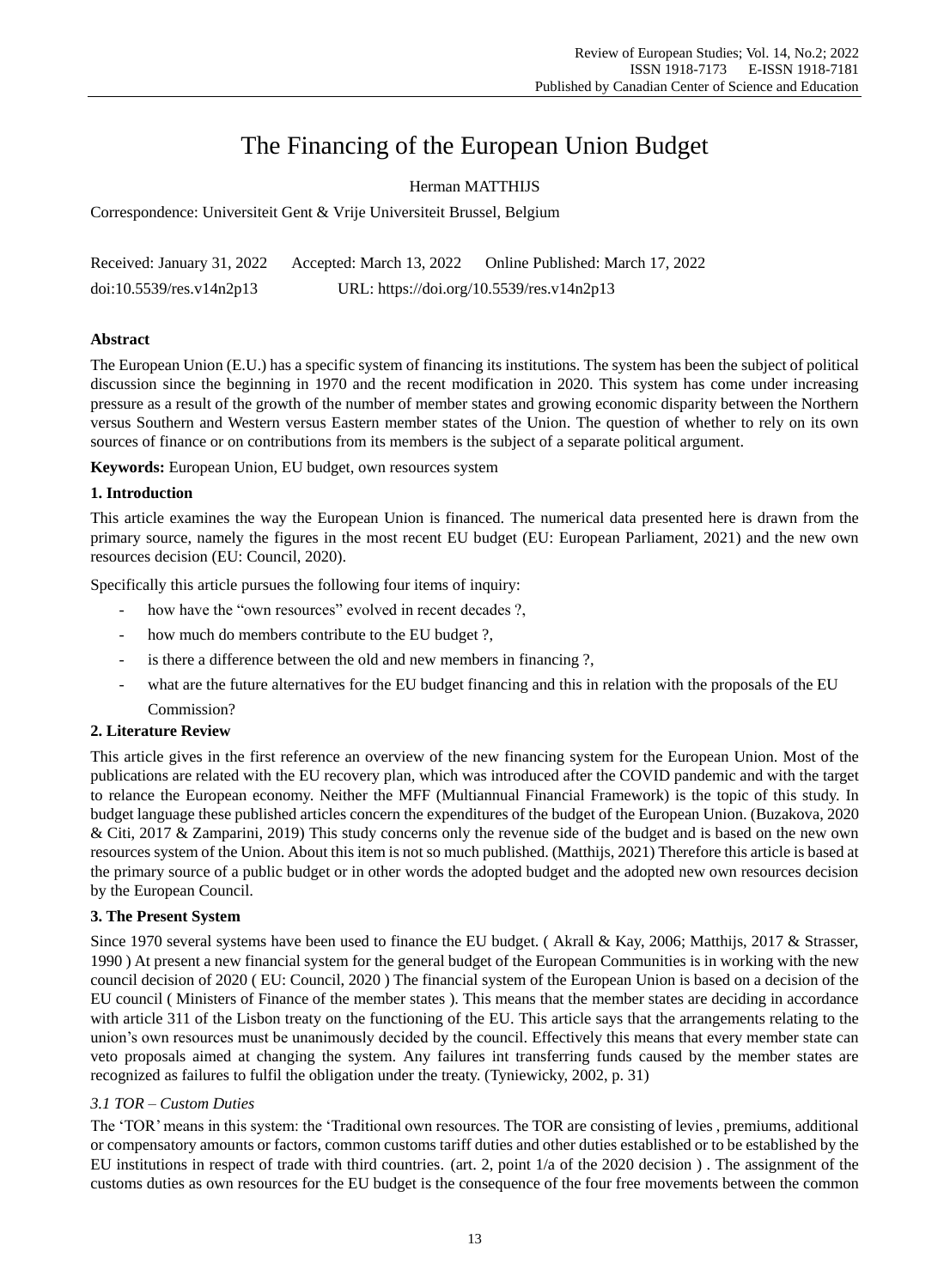market states: goods, services and capital. ( the free movement of persons is here not an item ) This custom duties may comprise all kind of levies and amounts establishes on goods coming from outside the European Union and imported in one of the EU sea harbors or airports or by trucks. These duties are a tax on imports levied at all the external borders of the Union. The common customs tariffs were set up in 1968. In the Treaty of Rome of 1957 with the creation of the EEC (European Economic Community) the customs duties was designated as the primary source of financing the budget of the European Economic Community. In 1988 the regime was extended to include the customs duties levied by the European Coal and Steel Community. percent of this

The agricultural levies were already instituted in 1962 and were transferred to the Community budget by the own resources decision of 21 April 1970. Originally these were taxes which varied according to the price in global markets and the price in the European market. Since the multilateral trade agreements of the Uruguay Round (April 1994) were taken up into EU law , no distinction is still made between agricultural levies and customs duties. Agricultural levies are now simply customs duties imposed on agricultural products imported from third countries in the EU. (Matthijs, 2018)

So the custom duties are existing to protect the European goods against the cheaper import from non- European goods, which have mostly a lower production cost.

The levies on the production of sugar were originally also a TOR source. But following the end of the sugar quota system on 30 September 2017, the sugar production levies don't exist anymore. The EU budget of the year 2018 was the first without the duties for the common organization of the markets in sugar.

In the new system 2020 the member states retain 25% of the revenue of the custom duties as collection costs. (art. 9, point 2 of the 2020 decision) That was 20% in the old-2014 system and varied from 10% until 25%. in the period 1970-2013.

# *3.2 VAT*

The "Value Added Tax" (VAT) was established by the decision of 21 April 1970 because the TOR provided insufficient finance for the community budget. Before that date the most of the member states did have already a kind of a well fare tax. The harmonization of this complex resource demanded much time, so that it was only first collected in 1980. The VAT resources are the result of the application of a specific percentage to a uniformly established basis. In the application of a uniform call rate of 0,300% for all the member states in the total amount of VAT receipts collected in respect of all taxable supplies divided by the weighted average VAT rate calculated for the relevant calendar year as stipulated in council regulation nr. 1553/89. ( EU : Council, 1989 )

In the 2020 system the VAT rate remains committed at 0,300% and the reductions for Germany, the Netherlands and Sweden disappeared. The own resource system of 2020 calculates for every member state the 1% VAT and the 1% GNI ( Gross National Income ). Thereafter there is a cap of 50% of the GNI. If the 1% VAT is higher than the 50% cap GNI, the system works further with the capped GNI figure. The reason for these two calculations is the fact that the own resource decision wants to defend the countries with a higher indirect taxes on consumption, which is the VAT.( art. 2, point 1/b of the 2020 decision ). There was a lot of critic on the old system because it was not transparent enough. In the new system there are no exceptions anymore. After the fact the European parliament , the member states and the court of auditors criticized repeatedly the complex system, the EU council of 2020 has therefore concluded that it's appropriate to simplify the calculation of the VAT own resource. (points 3 and 5 of the preamble by the 2020 decision ). The next two examples explain the VAT calculations. (figures , sixth amended budget 2021 )

# Example: I Belgium

1% VAT is 1.968 million euro

1% GNI is 4.809 million euro

50% cap is 2.204 million euro

In this case of Belgium the 1% VAT is lower than the cap of the GNI. So the 0,30% rate is calculated on the 1.968 million, which is the 1% VAT. That gives a Belgian VAT contribution of 590 million.

Example: II Luxembourg

1% VAT is 318 million euro

1% GNI is 429 million euro

50% cap is 214 million euro

In the case of Luxembourg the 1% VAT is higher than the GNI cap. So the 0,30% VAT rate is for Luxembourg calculated on the 214 million, which is the 50% capped GNI. That gives for Luxembourg a VAT contribution of 64 million euro for 2021.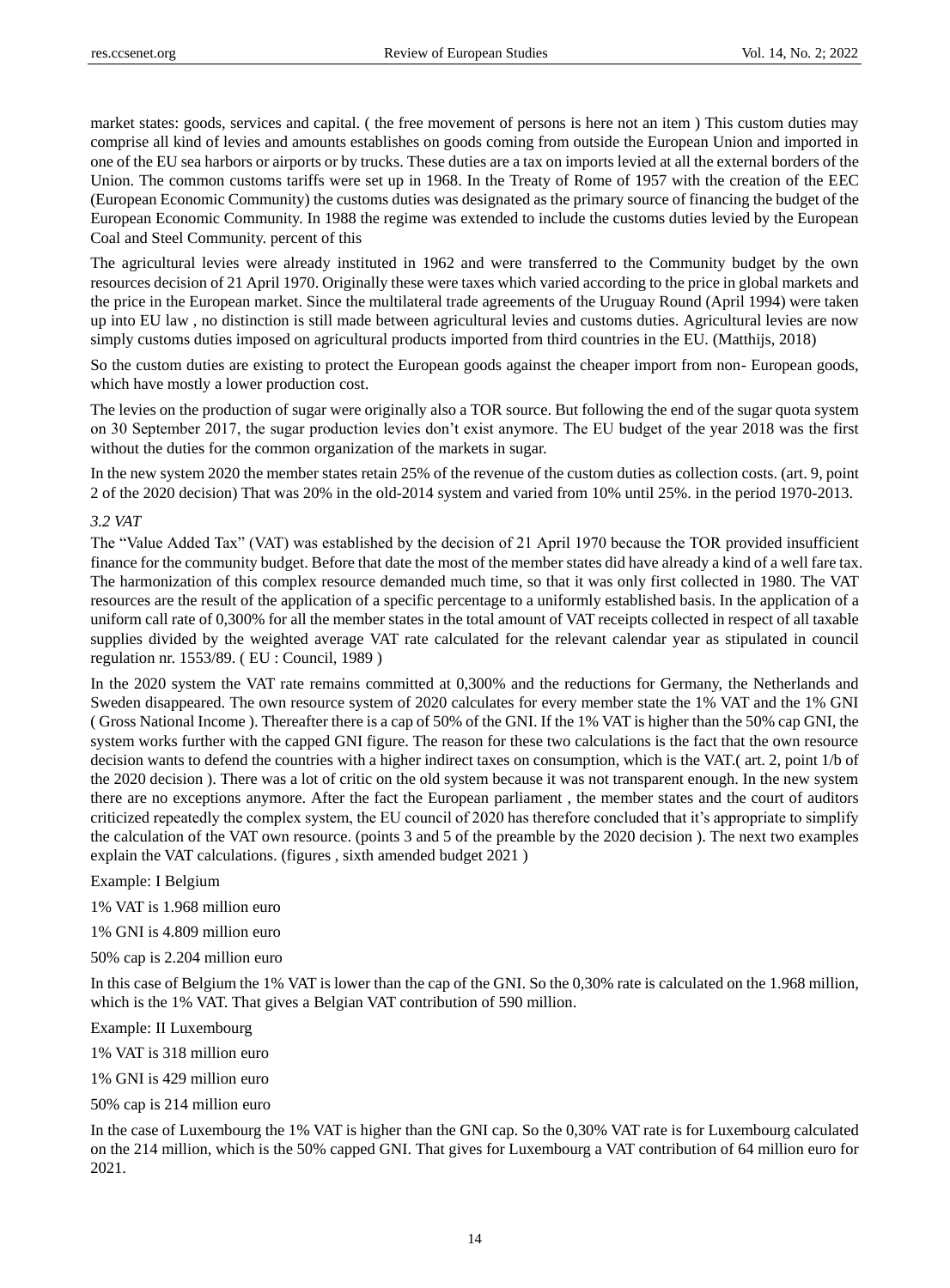Other countries , whose VAT base is caped ( for the EU budget 2021 ) are Croatia, Cyprus, Malta and Portugal. *3.3 GNI* 

In 1988 the "Gross National Income" (GNI) was introduced as the new own resource, and was originally based on "Gross National Product" (GNP). This resource was meant to replace the VAT resource as a way of balancing the budget. In 2000 the EU extended the application of the European system of economic accounting introduced in 1995 (ESA 95) to the EU budget. In ESA 95 gross national product (GNP) was replaced by the concept of gross national income (GNI). The new decision thus used GNI for the determination of the own resources instead of GNP. In order not to touch the amount of financial resources made available to the Communities the ceiling for the own resources as a percentage of the GNI of the EU was adjusted. Each member state is obliged to transfer a standard percentage of its GNI to the EU budget., although there are corrections to reducer excessive contributions for the paying-richer members. ( Buzkova, 2020 )

The new own resources decision says that the application of an uniform call rate, to be determined pursuant to the budgetary procedure in the light of the total of all other revenues, to the sum of GNI of all member states. ( art. 2, point 1/d of the 2020 decision ) Like the old own resources systems of 2007 and 2014, the new of 2020 contains a benefit for five countries. This means that these group of members shall benefit a gross reduction in their annual GNI based contribution. The figures are the following and applicable for the period 2021-27 on an annual average ( art. 2, point 4 of the 2020 decision ):

- Austria: 565 million euro,
- Denmark: 377 million,
- Germany: 3.671 million,
- The Netherlands: 1.921 million,
- Sweden: 1.069 million.

All together it concerns a reduction for these five 'richer 'members of 7.603 million in each fiscal year for the period 2021-2027. These is also a compensation for the fact that these five countries are net-payers to the EU budget. Those amounts shall be measured in 2020 prices and adjusted to current prices by applying the most recent GDP deflator for the EU. In the preamble of the 2020 decision concerning the own resources (point 9) it's written down that the own resources system should be guided by the overall objectives of simplicity, transparency and equity, including fair burden-sharing.

Every year the European Union calculates the 1% GNI for every member. Thereafter they do a calculation of the uniform rate of "additional base" GNI as own resource. This is the rate which is needed for a balanced budget. The EU treaty doesn't allow a deficit budget for the Union. For 2021 (6<sup>th</sup> amended budget) this uniform rate is fixed at 0,8235248% of the full 1% GNI figure.

Example: II

Belgium 1% GNI is 4.809 million euro

The fixed rate (0,8235248%) gives a contribution of 3.960 million euro for Belgium.

All the 22 other member states have to contribute in the reductions for the five mentioned countries. In the example of Belgium it concerns a sum of 263 million euro extra, what brings the Belgian GNI contribution to the sum of 5.072 million euro. ( p. 15-16, sixth amended 2021 budget ).

# *3.4 Plastic Packaging*

A complete new own resources in the 2020 decision is the application of an uniform call rate to the weight of plastic packaging waste generated in the member states of the EU that is not recycled. The uniform rate is fixed at 0,80 eurocent per kilogram. (art. 2, point 1/c of the 2020 decision). This is the first environmental tax concerning the European budget. This tax is in accordance with the European strategy to reduce the pollution of plastic. (point 7 of the preamble of the 2020 decision ) In order to avoid an excessively regressive impact on national contributions, an adjustment mechanism with an annual lump sum reduction should be applied to contributions of the members with a GNI per capita, in 2017 !, below the EU average. The reduction sum should correspond to 3,8 kilogram multiplied by the population in 2017 of the countries concerned. The global sum is 771 million euro a year for the period 2021-27. These reductions are related with the following 17 countries.

| Table I. Plastic reductions (in euro) |  |  |  |
|---------------------------------------|--|--|--|
|---------------------------------------|--|--|--|

| Bulgaria: 22 million | Hungary :30 million | Portugal: 31,2 million |
|----------------------|---------------------|------------------------|
| Croatia: 13 million  | Italy: 184 million  | Romania: 60 million    |
| Cyprus: 3 million    | Latvia: 6 million   | I Slovakia: 17 million |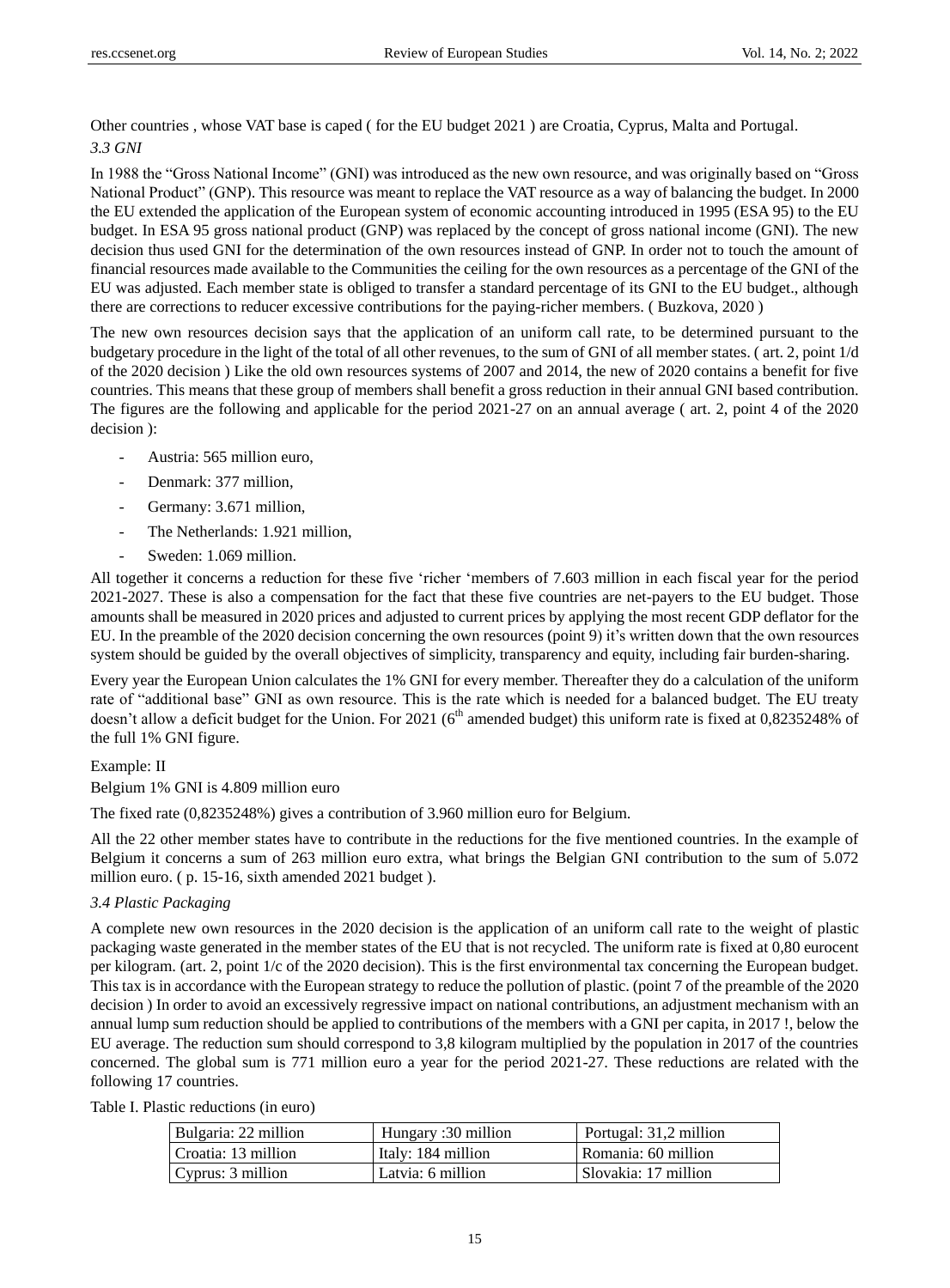| $\vert$ Czech rep.: 32,1 million | Lithuania: 9 million | Slovenia: 6.2 million |
|----------------------------------|----------------------|-----------------------|
| Estonia: 4 million               | Malta: 1.4 million   | l Spain: 142 million  |
| Greece: 33 million               | Poland: 117 million  |                       |

This means that ten members don't get this kind of reduction. It concerns the three Scandinavian members, the three Benelux countries, Austria, Germany, France and Ireland or in other words the 'richer' EU group!

# *3.5 United Kingdom*

The first rebate in favor of the United Kingdom was made under the agreement of June 1984 and this on demand of the former conservative PM miss Thatcher. This was approved at the 'Fontainebleau 'summit and resulted in a new 'own resource decision 'of 1985. All the other nine member states (the three Benelux countries, West Germany, France, Italy, Ireland, Denmark and Greece) agreed to give the UK a reduction on their EU contributions. The reason was that this member could prove his 'net' payer statute for the union budget. This measure came in the 'own resources' decision, which can only be changed by unanimity, which gives the UK and all the members a 'de facto' veto! The correction mechanism in favor of the United Kingdom was upheld in all the Council decisions concerning the own resources. (Matthijs, 2017 )

In the 2019 European budget the United Kingdom contribution to the EU treasury was 17,1 billion euro and this ex member got from the EU a sum of 7,6 billion euro. In that year the United Kingdom as a net payer 9,5 billion euro inclusive the rebate of 5,2 billion. Without this rebate the UK contributions were over the 22 billion! (Matthijs, 2021, p. 150 & EU accounts 2019).

The discussion about this UK rebate was also the beginning of the demands of other members for exceptions concerning their own resources obligations. (Citi, 2017 ).

On the budget line '6602' of the EU budget 2021 (sixth amended) the United Kingdom pays 7.197 million euro to the European budget as result of the agreement of the withdrawal (art. 148 of this agreement) (EU: Council, 2019). In fact is this the UK price for a free entry to the EU common market. The "Trade and cooperation agreement between the European Union and the United Kingdom" of 20 December 2020 creates a more or less open market between this two parties.( EU: Council, 2021 ) without much duties, restrictions and taxes. Of course goods from the UK to the EU are now a part of the customs duties. In the other way the EU goods to the British Islands are also subject to UK tax rules. In this agreement of 783 articles and a lot of annexes the two mentioned parties agreed over: a free trade agreement, clos partnership on citizens' security and an overarching governance framework.

# *3.6 Other Revenues*

Other revenues for the EU budget are the surplus balances and adjustments, taxes and levies from staff, defaults interest and financial revenues, administrative sanctions form the EU Commission, refunds etc.

# **4. The Figures**

In the next part of this study, the article examines the figures of the budget (amending budget nr. 6 of the year 2021) and this with different angles.

# *4.1 Kind of Own Resources*

First of all the budget figures for the EU 2021 (amending budget nr. Six ) ( in euro ):

| - VAT:<br>17.940 million or 10,67%,<br>$-$ GNI:<br>115.857 million or 68,95%,<br>- Plastic:<br>5.846 million or 3,47%<br>156.993 million or 93,41%<br>Total own resources: | - Customs duties: 17.348 million | or $10,32\%$ . |
|----------------------------------------------------------------------------------------------------------------------------------------------------------------------------|----------------------------------|----------------|
|                                                                                                                                                                            |                                  |                |
|                                                                                                                                                                            |                                  |                |
|                                                                                                                                                                            |                                  |                |
|                                                                                                                                                                            |                                  |                |

- Other revenues: 11.017 million or 6,59%

Total budget 2021 was fixed at the sum of 168.010 million euro or an increase of 2,38% comparing with the year 2020 (164.108 million).

From the figures given it will be seen that the importance of the own resources system(TOR and VAT) has declined significantly relative to total revenues.

This declining share of the traditional own resources (agricultural levies, customs duties) is related to the growing freedom of world trade and the associated policy of lower import duties. The lower share of VAT revenue has to do with the maximum percentage of 1.4 % imposed in 1985 and which now has been reduced to the current 0.300% .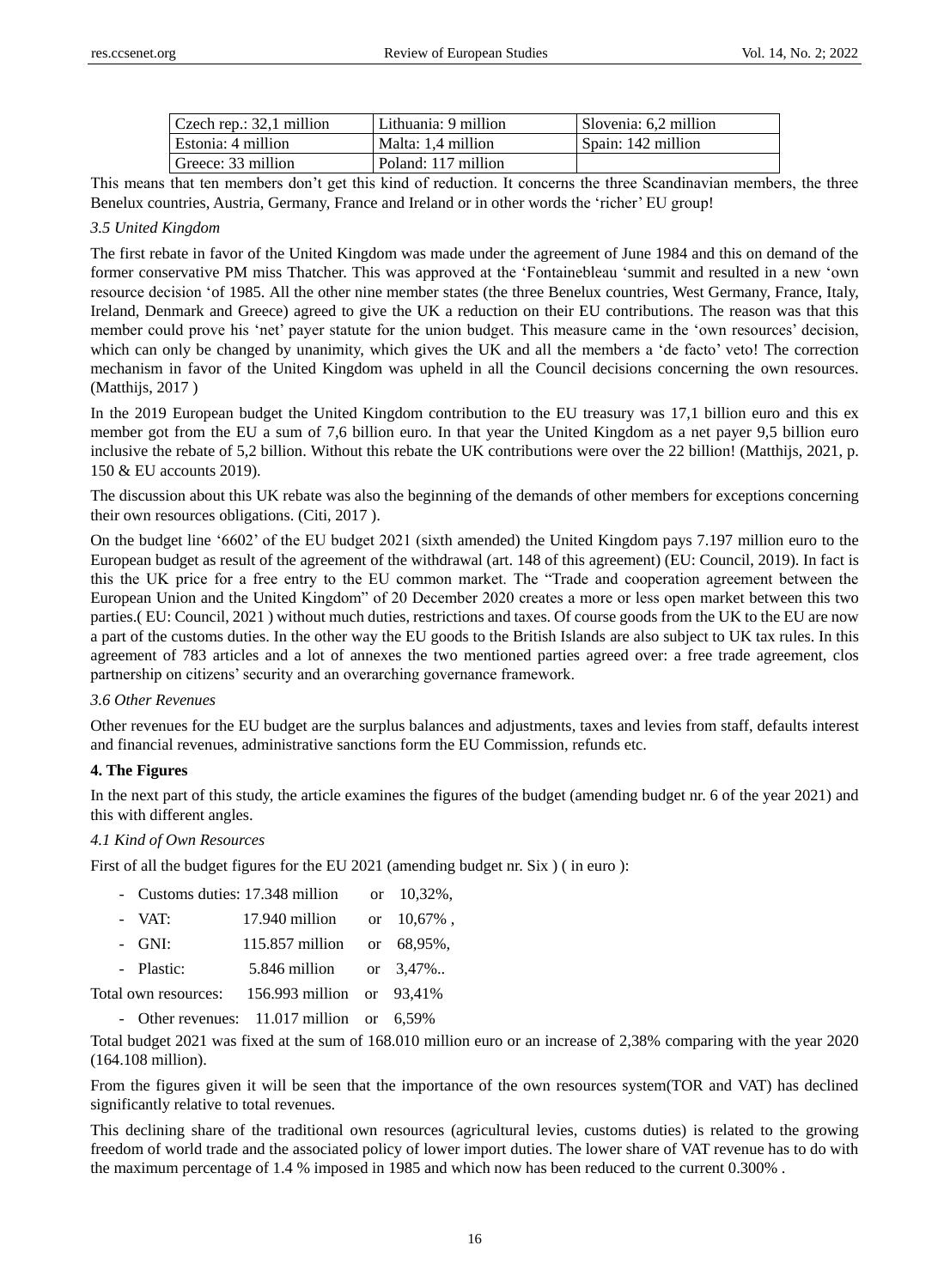Over the last twenty years the importance of the GNI resources has grown uninterrupted till nearly ten years ago, when there was a higher collection rate for the custom duties in favor of. the member states of the Union. From the budget 2021 the plastic packaging tax and the United Kingdom contributions ( now in the other revenues ) are new budgetary revenues.

Table II. Percentage of the budget

|                                                          | 1988 | 1995 | 2000 | 2005 | 2012  | 2021  |
|----------------------------------------------------------|------|------|------|------|-------|-------|
| (Sugar levies) $\&$                                      | 28.5 | 19.3 | 15.3 | 11.3 | 14.95 | 10.32 |
| Customs duties                                           |      |      |      |      |       |       |
| VAT resources                                            | 57.2 | 52.2 | 38.1 | 14.0 | 11.23 | 10.67 |
| <b>GNP/GNI</b> resources                                 | 10.6 | 18.9 | 42.3 | 73.8 | 72.60 | 68,95 |
| Other<br>related<br>revenues<br>with the EU institutions | 3.7  | 9.7  | 4.3  | 0.9  | 1.22  | 6,59  |
| Plastic                                                  |      |      |      |      |       | 3,72  |

#### *4.2 The Custom Duties*

The custom duties is related with the external trade of the Union. For the last decade it's always the same top five of countries which are collecting the most duties. This is also related with the importance of their cargo airports and sea harbors.

Till the year 2020 the UK was the second largest payer for custom duties. Following the top five in the budget 2021:

| - FRG:                                 | 3.792 million | $\alpha$ | 21,8% |  |
|----------------------------------------|---------------|----------|-------|--|
| - Netherlands:                         | 3.111         | or       | 17,9% |  |
| - Belgium:                             | 1.888         | or       | 10,9% |  |
| - France:                              | 1.619         | or       | 9,3%  |  |
| - Italy:                               | 1.551         | or       | 8,9%  |  |
| TOTAL all mambers: 17.348 million euro |               |          |       |  |

TOTAL all members: 17.348 million euro

The custom duties, which are mainly related with import of goods from outside the EU, are concentrated in het ports and the airports of the countries near the North Sea. Together the two low countries, then their receptions of these duties are the most important. Indeed, Belgium and the Netherlands are contributing nearly 29% of all the custom duties. This large contribution, coming from these two Benelux countries, can be explained by the size of their sea ports (f.e. Antwerp, Rotterdam, Zeebrugge) and their airports (Shiphol- Amsterdam and Zaventem- Brussels). Also the Benelux highway system has many border relations with the neighbor countries. With the German share (importance cargo airports of Dusseldorf and Frankfurt and the sea harbors of Bremen and Hamburg) these three countries are reaching over the half of the custom revenues for the EU budget. The five countries together are reaching the 2/3 share!

# *4.3 VAT*

The VAT revenues were traditionally led by the United Kingdom. The reason therefore was the higher level of indirect taxes in this country and also consumption. In the budget 2021 (amending nr. 6) the top five concerning the VAT contributions is composed by:

|  | Germany: | 4.416 million euro or $24,6\%$ |
|--|----------|--------------------------------|
|--|----------|--------------------------------|

| $\sim$     | France: | 3.399 | or $18.9\%$ . |
|------------|---------|-------|---------------|
| $\sim$ $-$ | Italy:  | 2.258 | or $11.5%$ .  |
| $\sim$     | Spain:  | 1.655 | or $9,2\%$ ,  |

Netherlands: 1.049 or 5.8%.

Total all members: 17.940 million euro

This list is the same as the level of population with the exception of Poland, that with 38 million citizens follows at the sixth place with a VAT contribution of 769 million euro. That can be explained by the lower level of welfare in this eastern European country.

The three leading countries have a share of nearly 55%. With Spain and Holland the top five of countries share reaches 70% of the total sum.

# *4.4 Gross National Income*

The GNI contributions are the most important kind of own resources for financing the EU budget. Like already explained five countries do have a reduction for their GNI calculation. If their should be no kind of reduction, the Netherlands was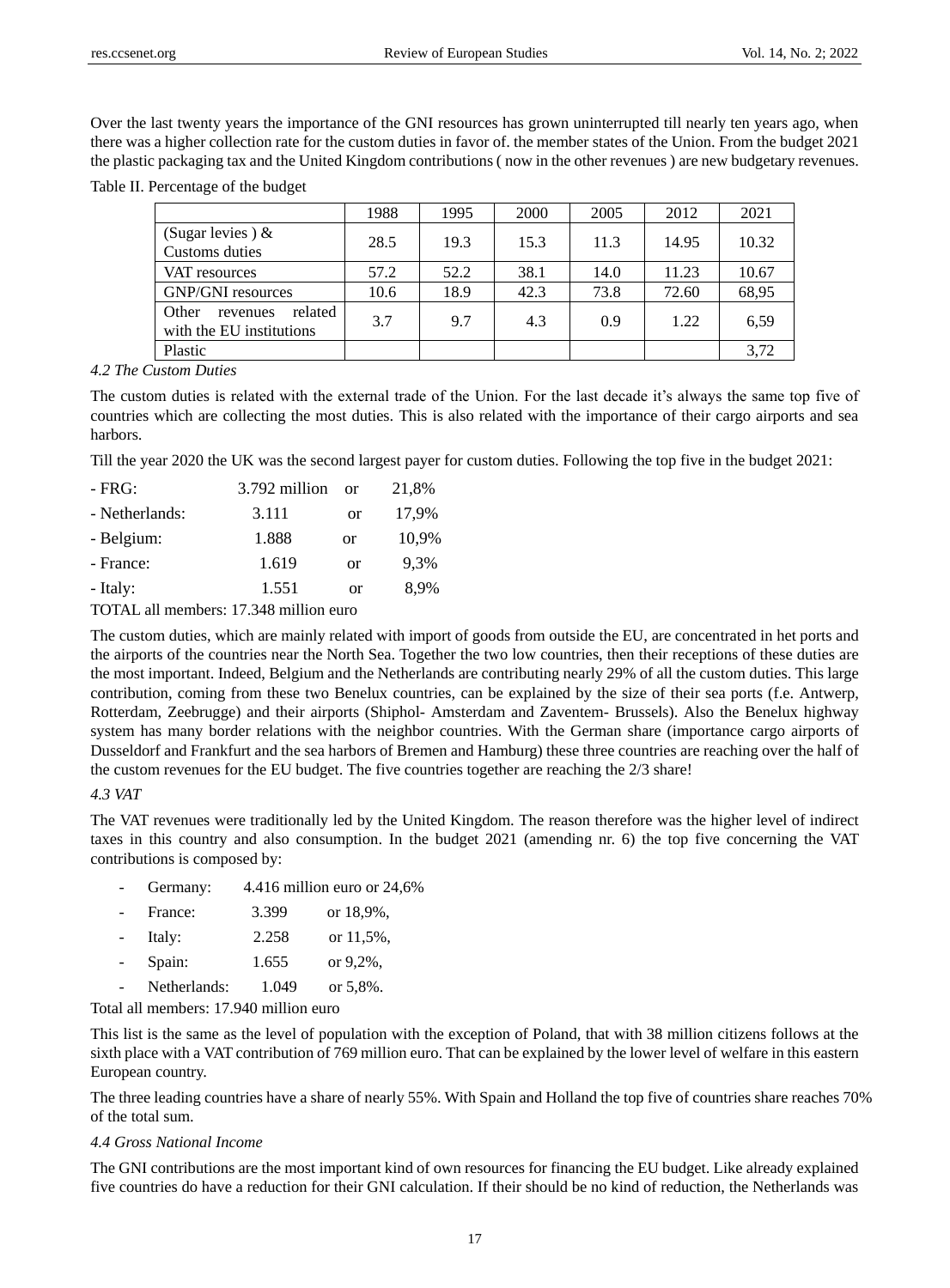the fifth country in the top list and Sweden the number seven and followed by Poland and Belgium. Next the top five of member states with the highest GNI contribution inclusive the reductions:

- Germany: 27.81 million euro or 24%,
- France: 21.696 or 18,7%,
- Italy: 15.441 or 13.3%,
- Spain: 10.853 or 9,3%,

- Poland: 4.594 or 3,9%.

Total of all members is 115.857 million euro.

Seeing the reductions for Holland, this country follows at place six (4.581 million) then Belgium and Sweden. The first three countries have a share of 56% with the two other countries the impact of this list is already 69%.

# *4.5 Per Capita Contribution*

In the next table this study calculates the euro per capita contribution of all own resources by the countries. The third column gives the number of population and the fourth row indicates the share of the member state in the global EU population.

| 1.  | Luxembourg           | 756 euro | 628 thousand | 0,1%  |
|-----|----------------------|----------|--------------|-------|
| 2.  | Ireland              | 643      | 5,1 million  | 1,1%  |
| 3.  | Belgium              | 586      | 11,7 million | 2,6%  |
| 4.  | Denmark              | 572      | 5,9 million  | 1,3%  |
| 5.  | The Netherlands      | 561      | 17,3 million | 3,8%  |
| 6.  | Finland              | 489      | 5,5 million  | 1,2%  |
| 7.  | Sweden               | 477      | 10,2 million | 2,3%  |
| 8.  | Federal rep. Germany | 466      | 80,1 million | 17,7% |
| 9.  | Austria              | 426      | 8,8 million  | 2%    |
| 10. | France               | 412      | 67,8 million | 15%   |
| 11. | Malta                | 322      | 457 thousand | 0,1%  |
| 12. | Italy                | 317      | 62,4 million | 13,8% |
| 13. | Spain                | 281      | 50 million   | 11%   |
| 14. | Slovenia             | 274      | 2,1 million  | 0,5%  |
| 15. | Estonia              | 264      | 1,3 million  | 0,3%  |
| 16. | Portugal             | 242      | 10,3 million | 2,3%  |
| 17. | Czech rep.           | 230      | 10,7 million | 2,4%  |
| 18. | Lithuania            | 215      | 2,7 million  | 0,6%  |
| 19. | Cyprus               | 206      | 1,2 million  | 0,3%  |
| 20. | Slovak rep.          | 195      | 5,4 million  | 1,2%  |
| 21. | Latvia               | 191      | 1,8 million  | 0,4%  |
| 22. | Greece               | 187      | 10,6 million | 2,3%  |
| 23. | Hungary              | 178      | 9,7 million  | 2,2%  |
| 24. | Poland               | 171      | 38,2 million | 8,4%  |
| 25. | Croatia              | 143      | 4,2 million  | 0,9%  |
| 26. | Romania              | 120      | 21,3 million | 4,7%  |
| 27. | Bulgaria             | 107      | 6.9 million  | 1,5%  |

Table III. Per capita contribution in 2021 ( in euro )

Source: Eurostat and own calculations

In this calculation list it are the smaller population countries that are leading this table. The Netherlands is the sixth ranked country concerning the populations and is situated at place five. The average for the EU is 346 euro per capita. This means that ten countries do have a higher capita contribution in euro and 17 are situated below this average. The difference between Luxembourg and Bulgaria is one to seven (756 euro vs. 107 euro). The six original member states of 1951-57 (Benelux states, FRG, France and Italy) are all situated in the numbers 1-12. The 14 members of the  $20<sup>th</sup>$  century (the six plus Austria, Denmark, Finland, Greece, Ireland, Portugal, Spain and Sweden ). The top ten list exists completely with the  $20<sup>th</sup>$  century joined countries. The highest situated country, which joined the EU this century, is Malta at place eleven and then at number 14 Slovenia. The first ten countries are related with a share of 47,1% of the EU population and 56, 8% of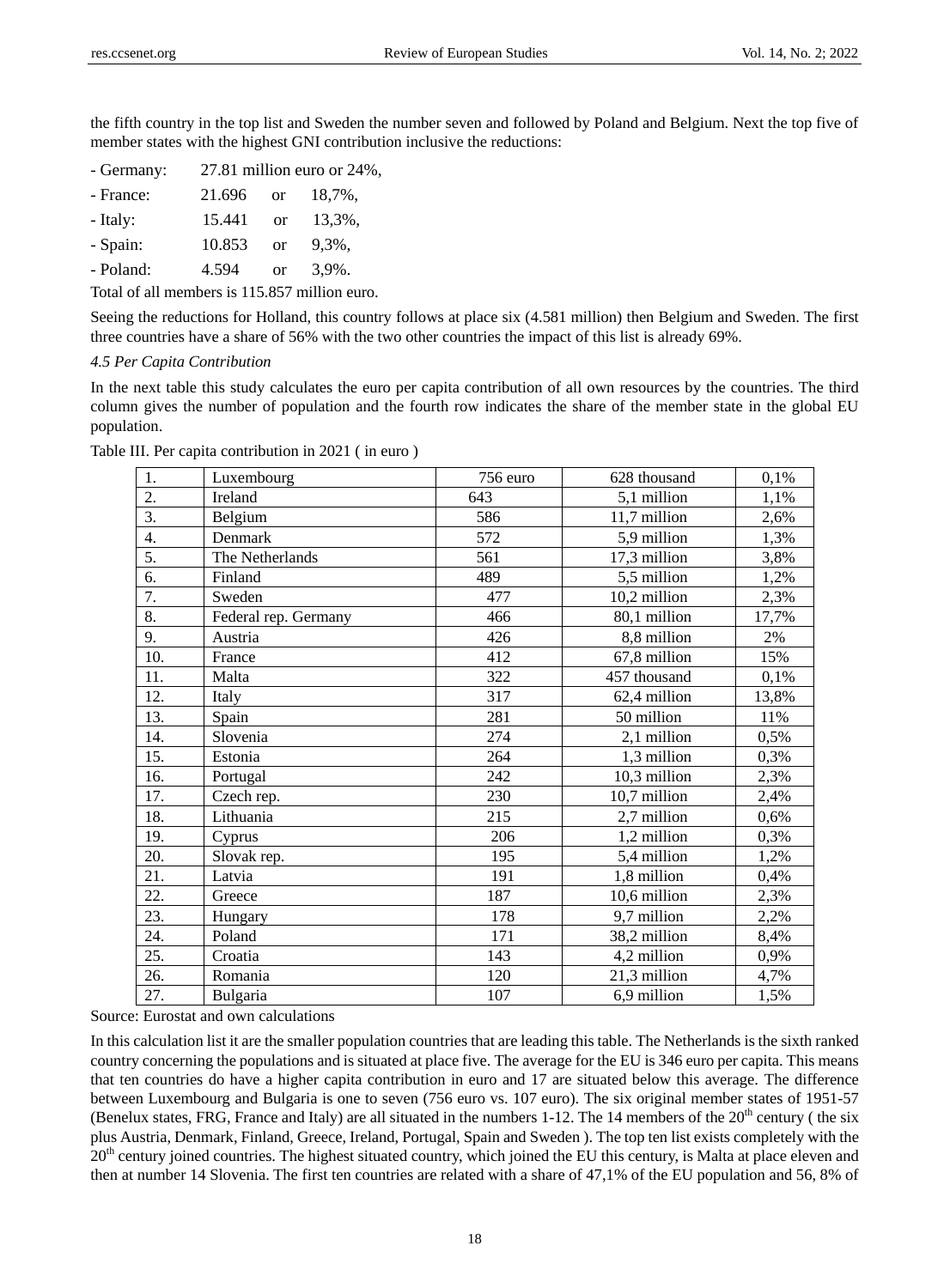### the EU Gross Domestic Product.

#### *4.6 Total Own Resources*

The next table examines the total amount of the own resources, in the budget year  $2021 = 156.993$  million euro, and the shares of the 27 member states in this total sum.

| Table IV. Total own resources 2021 (in euro and perc. Share) |  |  |
|--------------------------------------------------------------|--|--|
|--------------------------------------------------------------|--|--|

| 1.    | FR Germany      | 37.397 million euro or 23,82% |
|-------|-----------------|-------------------------------|
| 2.    | France          | 27.962 million or 17,81%      |
| 3.    | Italy           | 19.765 million or 12,59%      |
| 4.    | Spain           | 14.027 million or 8,93%       |
| 5.    | The Netherlands | 9.707 million or 6,18%        |
| 6.    | Belgium         | $6.854$ million or $4,36\%$   |
| 7.    | Poland          | 6.513 million or 4,15%        |
| 8.    | Sweden          | 4.887 million or 3,11%        |
| 9.    | Austria         | 3.753 million or 2,39%        |
| 10.   | Denmark         | 3.372 million or 2,15%        |
| 11.   | Ireland         | 3.229 million or 2,05%        |
| 12.   | Finland         | 2.689 million or 1,71%        |
| 13.   | Romania         | 2.554 million or 1,62%        |
| 14.   | Portugal        | 2.491 million or 1,58%        |
| 15.   | Czech rep.      | 2.462 million or 1,57%        |
| 16.   | Greece          | 1.988 million or 1,26%        |
| 17.   | Hungary         | 1.727 million or $1,1\%$      |
| 18.   | Slovak rep.     | 1.051 million or 0,67%        |
| 19-27 | Nine members    | Under the 1 billion and 0,50% |

Source: EU budget 2021 and own calculations

After the withdrawal of the United Kingdom are the shares of all the countries higher. The results of this calculation are the following:

- Only Germany has a share higher than 20%,
- Three countries higher than 10%,
- Five members have a higher share than 5%,
- Seven countries have a share higher than 4%,
- Eight members have a share higher than  $3\%$ ,
- Eleven states have a share higher than 2%,
- 17 countries have a share more than 1%.
- Ten countries have a share less than 1%!

Poland is the first new member of the 21th century at place seven. Next in this list is Romania at place 13. Other lessons from this calculations are:

- The three main states have a share of 54,22% in the own resources,
- The three Benelux countries:  $10,81\%$ ,
- The six original members have a share of 65,03%,
- The 14 countries of the EU in the  $20<sup>th</sup>$  century: 88,2%.

The impact on the financing of the EU budget by the new member states, with a share of 11,8% , hasn't brought any budgetary windfalls. It also says much about the prosperity differences between the 20<sup>th</sup> century members and the 13 new states in the European Union. The 19 EU members, which are at present in the eurozone ( the three Benelux states, the three Baltic states, Germany, France, Italy, Greece, Spain , Portugal, Ireland, Austria, Finland, Slovenia, Slovak rep., Cyprus and Malta ), have a global share of nearly 86 % in the financing of the own resources for the European budget.

#### *4.7 Own Resources vs. GDP*

In this next part of the study, this article examines the shares of the member states in the own resources (point 3.6., supra )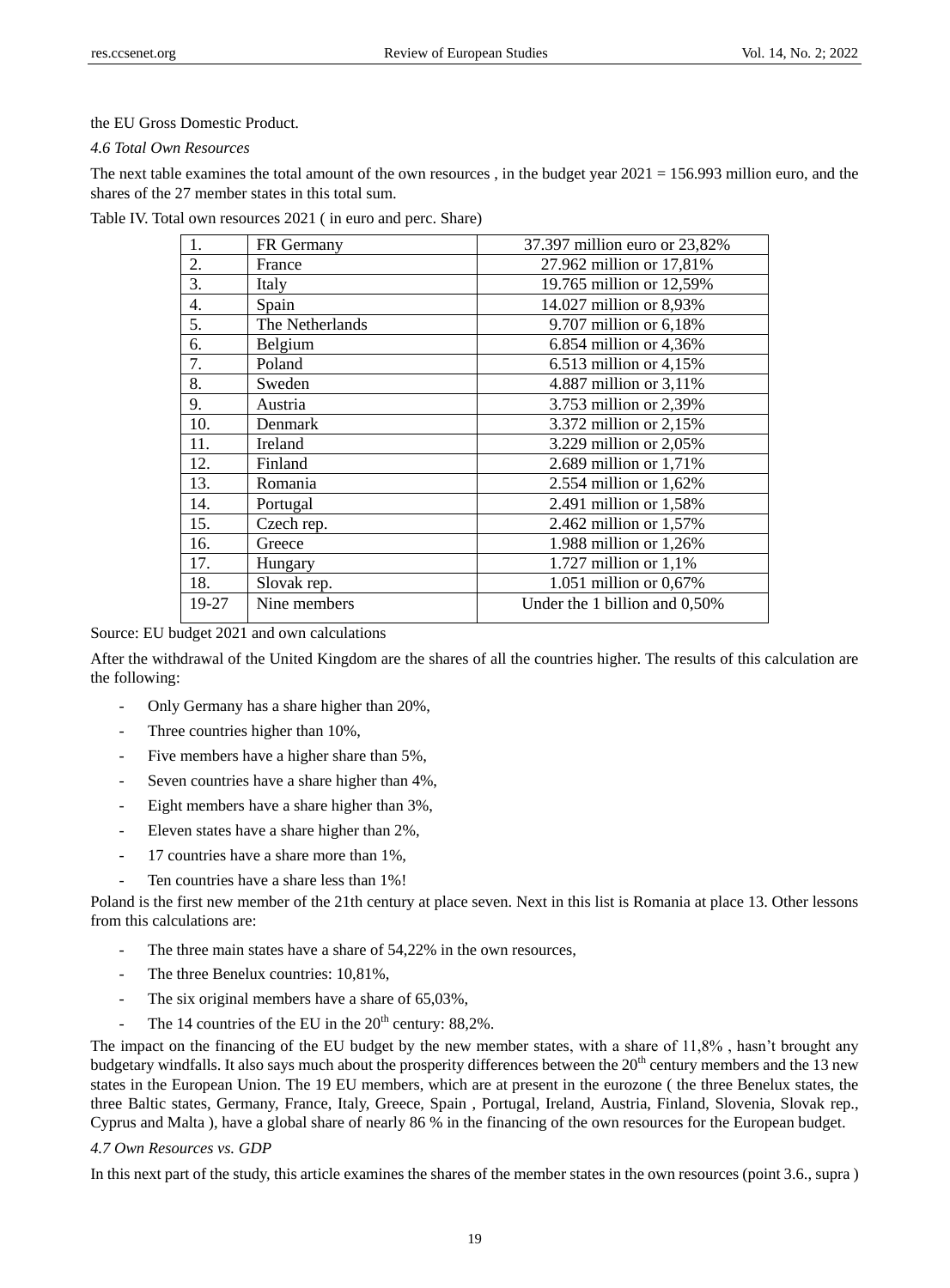and the share in the GDP of the Union. The intention of this calculation is to compare the concerned shares and to conclude if they are about equal or the GDP impact is greater/smaller than the own resources share. If the result of the GDP is 10% up or down comparing with the own resources share, this study considers it as a tie ! A higher share in the own resources vs. the GDP links the country to the statute of a payer ! The reverse situation is a receiver from the EU.

| <b>TABLE V. Share own resources vs. GDP</b> |  |  |  |  |  |
|---------------------------------------------|--|--|--|--|--|
|---------------------------------------------|--|--|--|--|--|

|                 | Own resources | GDP   | result   | % difference                      |
|-----------------|---------------|-------|----------|-----------------------------------|
| Germany         | 23,82%        | 23%   | Tie      | $+0,82%$                          |
| France          | 17,81%        | 15,5% | payer    | $+2,31%$                          |
| Italy           | 12,59%        | 12,8% | Tie      | $-0,21%$                          |
| Spain           | 8,93%         | 9,3%  | Tie      | 0,37%                             |
| The Netherlands | 6,18%         | 5,1%  | Payer    | $+1,08%$                          |
| Belgium         | 4,36%         | 2,8%  | payer    | $+1,56%$                          |
| Poland          | 4,15%         | 6,8%  | Receiver | $-.2,65\%$                        |
| Sweden          | 3,11%         | 2,7%  | payer    | $+0,41%$                          |
| Austria         | 2,39%         | 2,5%  | Tie      | 0,11%                             |
| Denmark         | 2,15%         | 1,6%  | payer    | 0,55%<br>$^{+}$                   |
| Ireland         | 2,05%         | 2%    | tie      | 0,05%<br>$^{+}$                   |
| Finland         | 1,71%         | 1,3%  | payer    | 0,41%<br>$^{+}$                   |
| Romania         | 1,62%         | 2,8%  | Receiver | 1,18%<br>$\overline{\phantom{a}}$ |
| Portugal        | 1,58%         | 1,8%  | Receiver | 0,22%<br>$\overline{\phantom{a}}$ |
| Czech rep.      | 1,57%         | 2,2%  | Receiver | 0.63%                             |
| Greece          | 1,26%         | 1,5%  | Receiver | 0,24%                             |
| Hungary         | 1,1%          | 1,6%  | Receiver | 0,50%                             |
| Slovak rep.     | 0,67%         | 1%    | Receiver | 0,33%<br>$\overline{\phantom{a}}$ |
|                 |               |       |          |                                   |

The system of the own resources and the concerned national shares are not related with the level of the nations GDP. That's the most important of this calculation in table IV. There are deviations for several western members: France, Belgium and the Netherlands. In their cases the percentage of the own resources share is greater than the GDP. Remarkable is that Holland is one of the five countries with compensations. ( see point 2.3. supra ) These compensations have more influence for Germany, Austria, Denmark and Sweden. More important countries, like Italy and Spain, have a quite equal result between the studied shares. All the new EU members have a lower share in the own resources contributions versus the GDP share.

# **5. Overview**

In the fifth table this study gives an overview of the most important parameters ( share own resources, national share in EU GDP, percentage EU population , percentage EU surface ) relation to the three greater members ( Germany, France and Italy), the six original founders ( this three and the Benelux countries ), the 14 EU members of the 20the century and the group of the 13 new EU states in the 21th century.

|                  | Own resources | % share GDP | % population | % surface |
|------------------|---------------|-------------|--------------|-----------|
| The three        | 54.22%        | 51.3%       | 46.5%        | 30.7%     |
| The six          | 65.03%        | 59.5%       | 53%          | 32.5%     |
| 14 of 20 century | 88.20%        | 82.2%       | 76,5%        | 40.5%     |
| 13 of 21 century | $1,80\%$      | 17.8%       | 23.5%        | 59.5%     |

TABLE VI. Most important parameters

Based at this table this study concludes again the importance concerning the financing of the EU budget by the big three, the six original members and the European Union states of the  $20<sup>th</sup>$  century. The impact of the accession of the new members hasn't brought ant budgetary windfalls. Even in the total of population, 453 million, the member states of the former century are representing more than  $\frac{3}{4}$  of the EU citizens. But concerning the surface of the Union, the new countries brought in the most territory with nearly sixty percent.

#### **6. New Ideas**

In the preamble of the new own resources decision of 2020 ( points 6 and 8 ) is mentioned that : " The European Council of 17-21 July 2020 at Brussels concluded that over the coming years the Union would work towards reforming the system of own resources and introduce new own resources ". The EU Commission will make proposals concerning carbon border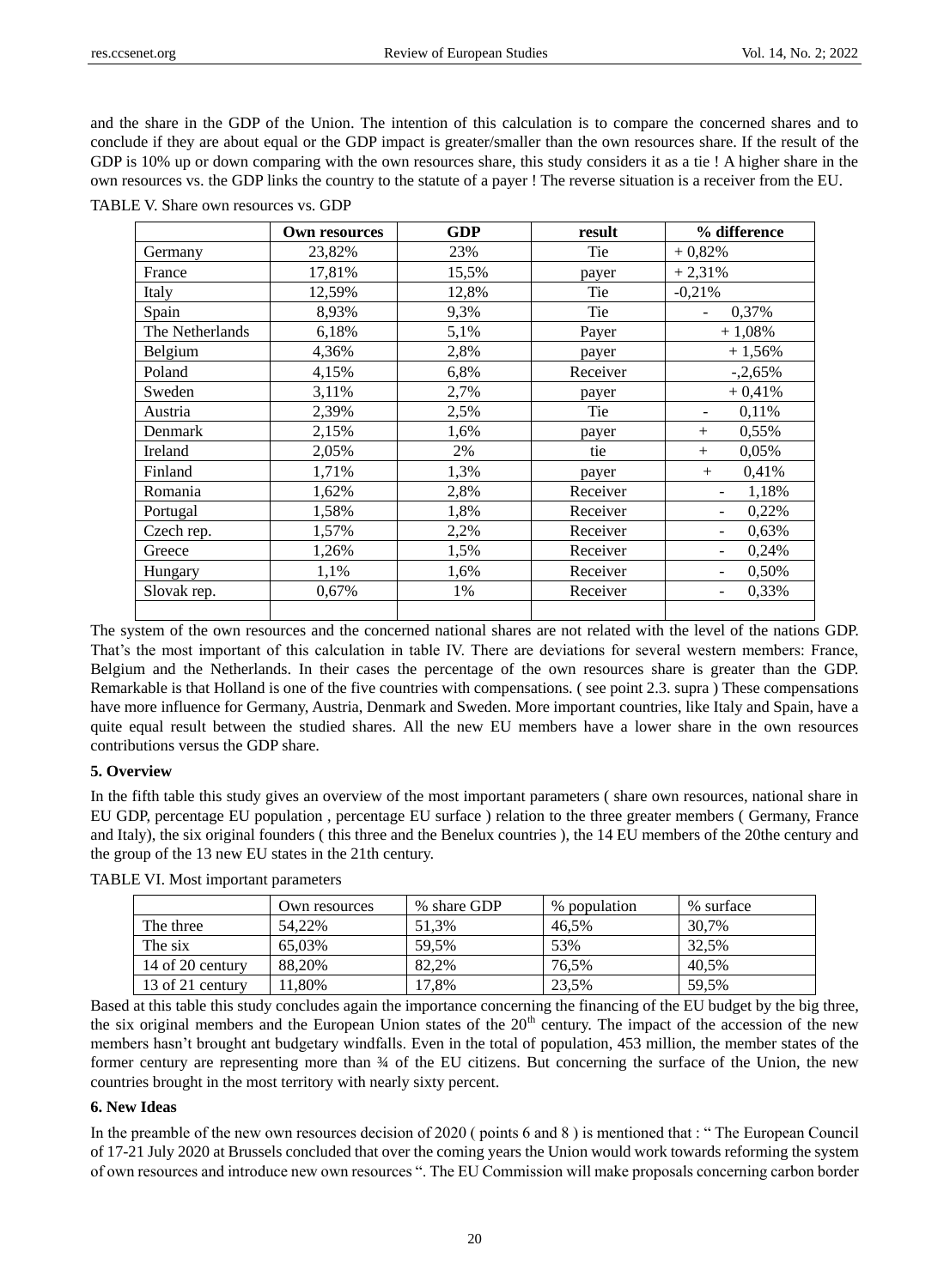adjustment mechanism, a digital levy, a revised ETS (European Trading System) and a new 'Financial Transaction Tax'. Before the new own resources decision there were already high level studies concerning new possibilities. Parts of the cited preamble points were already proposed in this external studies (Ferrer and others, 2016) and internal reports.( Monti and others, 2017 ).

End December 2021 the European Commission came with a proposal for a council decision amending the present 2020 own resources system. (EU: Commission, 2021a) The same ideas were also the content of a communication paper from the EU Commission to the European parliament and the EU Council. (EU : Commission, 2021b ) In this proposals the Commission speaks about a basket of new own resources for financing the EU budget. The headlines of this proposal are the following items:

- 25% of the revenues generated by the EU 'Emission Trading System' will go to the European budget as new own resources;
- 75% of the revenues coming from a carbon border adjustment mechanism will go to the EU budget;
- 15% of the share of the residual profits of the largest and most profitable multinational enterprises will be new resources. This idea has to relate with the recent OESO and G- 20 agreement that there should be minimum

corporate tax of 15%.

These proposals are now on the table of the council. There is no knowledge of a political time table concerning these proposals of the Commission. Knowing the situation of the public finances in a lot of member states, there will be first a serious national calculation for the internal impact of these proposals for the budgets of the countries.

#### **7. Conclusion**

In this conclusion the article gives an answer concerning the four research questions. First of all the evolution of the different own resources. Over the years the GNI contributions became the main budget source for the general budget of the European Union. After half a century this system started with the emphasis on the importance of 'real 'own resources ( Custom duties and VAT ) to the present GNI.

Second, the contributions of the member states to the EU budget. For almost 40 years this budget has been compromised by the "fair return" principle, which works in favor of the United Kingdom. In the meantime special arrangements of reductions are exiting for many members: Austria, Denmark, the FRG, the Netherlands and Sweden. All decisions on the own resources continues to be subject to unanimous approval by the member states of the EU. This means that each member state must give its approval to any change. This is the challenge that must be overcome if any change is to be made. This will be the problem in the near future to modify the system, even when the UK will have his 'Brexit' there is no present change that the 27 members should be agree to go from an unanimous rule to an easier majority !

The third research questions is related with the new members. The conclusion is that he funding of the budget continues to rest very largely on the shoulders of the first 14 member states of the 20<sup>th</sup> century. The accession of the 13 new member states can hardly be regarded as a financial – budget success. Also in the group of the 20the century members there is a gap between the north and the south members. This is proved by the tables II and IV in this study.

The last questions is related with new sources for the budget. Knowing the enormous amount of money that the EU Commission lend for the COVID pandemic programs, the European budget needs new sources for the refund form the year 2026. But the present Commission proposals need an unanimous decision between in the council and a majority in the European Parliament and an approval in all the Parliaments of the members. Knowing that the present European institution are already over the 'mid term ' of their legislature 2019-2024, the real political discussion shall be for the new nominated Commission (end 2024) and the new elected European Parliament ( mid 2024). Also in the present period there are too many national elections (France in May 2022, Sweden in September 2022 etc..).

Also the priorities of the EU are now more related with the Ukraine dossier and the question how long the 27 members of the EU will stay on the same line?

#### **References**

- Ackrill, R., & Kay, A. (2006). Historical-institutionalist perspectives on the development of the EU budget system. Journal of European Public Policy, *13*(1), 113-133. <https://doi.org/10.1080/13501760500380775>
- Bernedetto, G. (2017). Institutions and the route of the European Union's budget revenue: 1970-2017. *Empirica, 44*(4). <https://doi.org/10.1007/s10663-017-9383-5>
- Buzkova, R. (2020). Own resources in the light of of European council conclusions on the MFF and the next generation EU. *Financial law review, 20*(4), 22-34. <https://doi.org/10.4467/22996834FLR.20.018.13090>